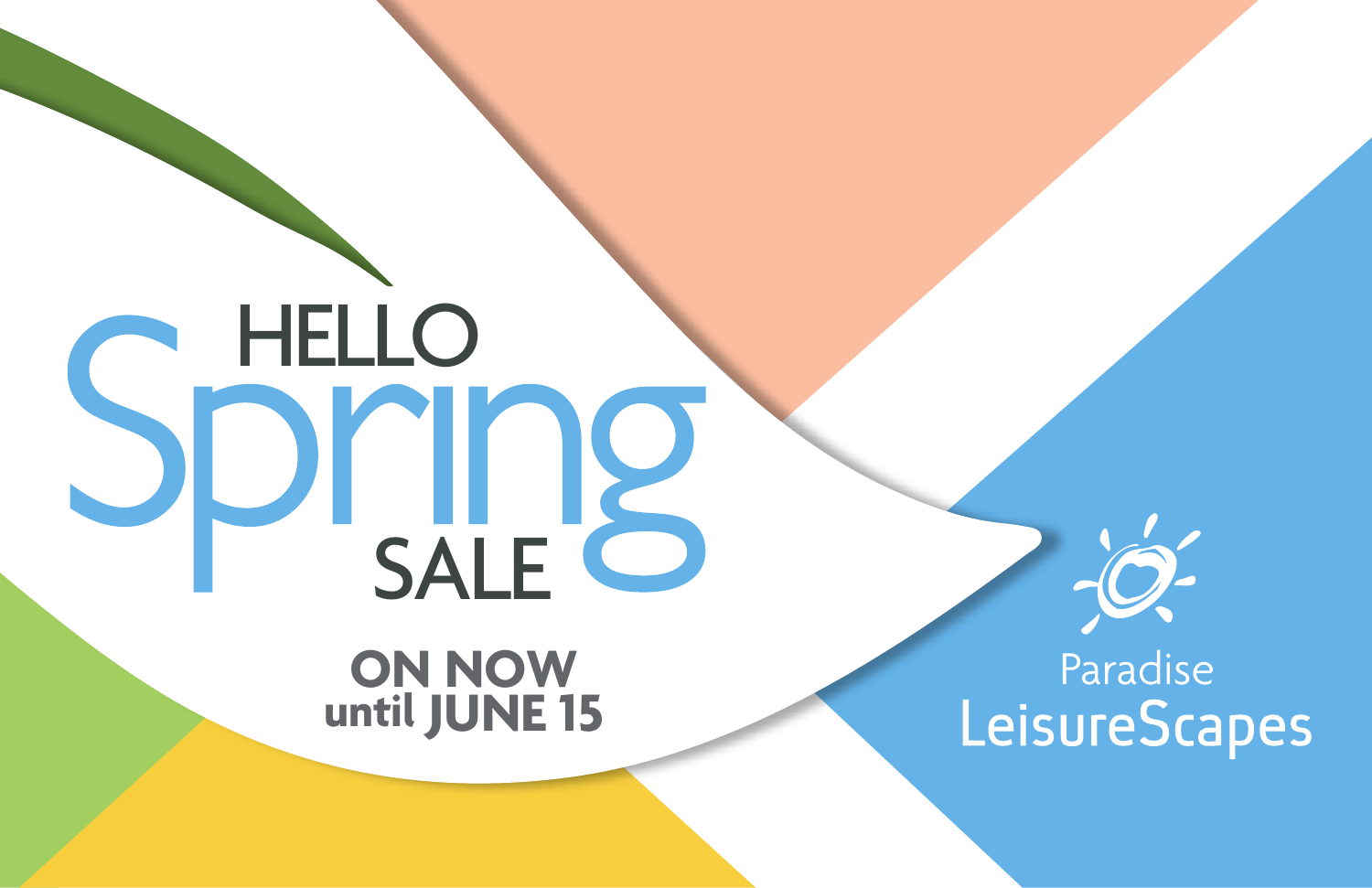

# POOL EQUIPMENT Pump up the Savings



#### **POLARIS VRX IQ+ POOL CLEANER**

You'll be able to see clearly (very clearly) why the Polaris VRX iQ+ is the ultimate intelligent robotic pool cleaner. Smart. Slick. And cleans your pool brilliantly to a T.

#### **ZODIAC MX8 SUCTION POOL CLEANER**

Easy and powerful. The Zodiac has dual cyclonic suction, removable intake for bigger debris, rugged track design for extreme climbing and maneuverability. Its quick connect gives fast cleaner head attachment. The power to clean where, when, and how you need it.

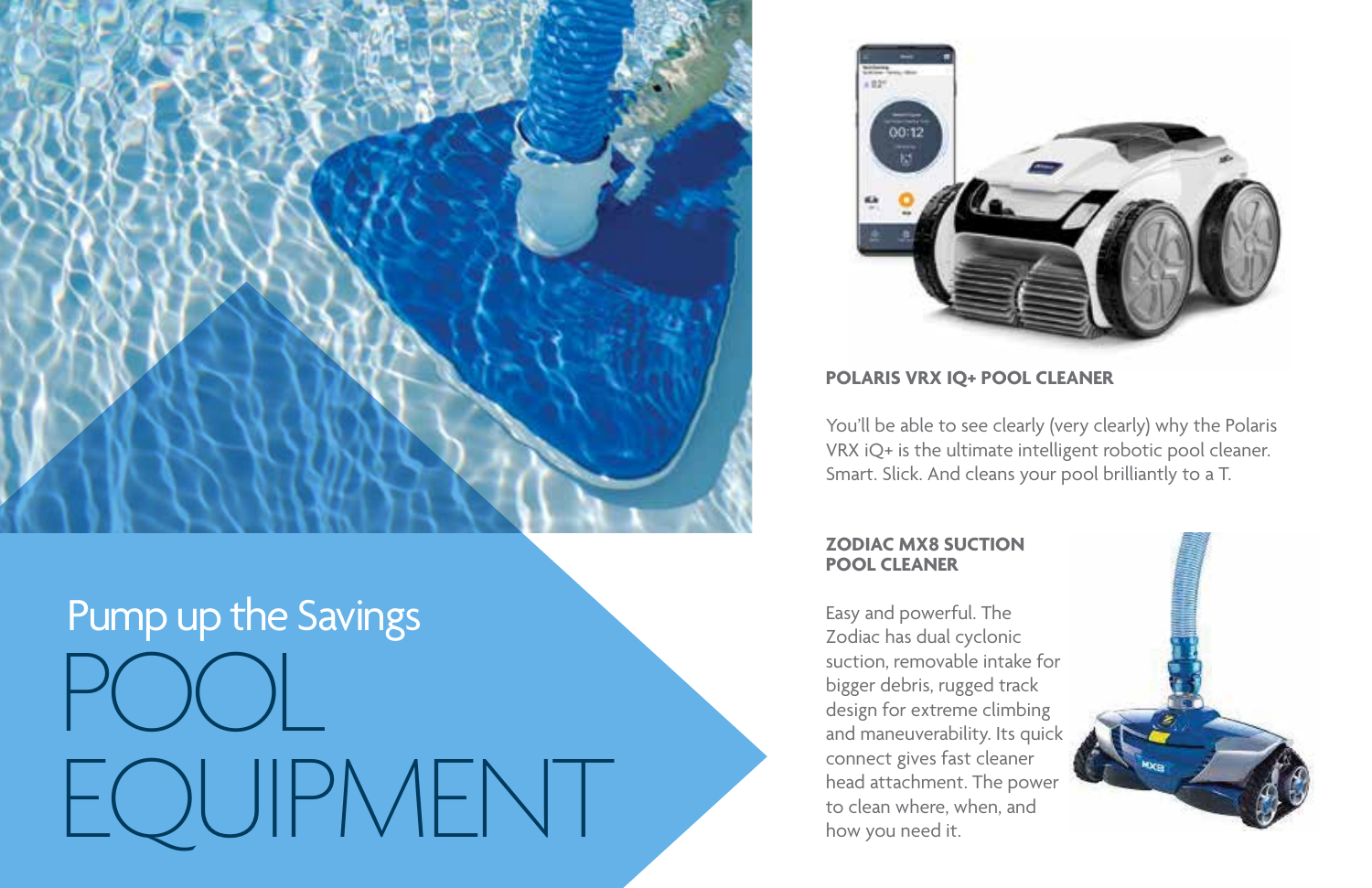#### **POOL SALT PRISTIVA BUNDLE AND SAVE**

Go with quality. At 100% pure, Pristiva is the highest quality salt available. It dissolves quickly to create clear water and protect your pool's finish. Remarkable savings when you buy 3 month supply.





#### **SALT WATER CHLORINE GENERATORS IN-GROUND MODELS STARTING AT \$2,299**

If it's good enough for the ocean...a desirable alternative to packaged bromine or chlorine, salt systems are proven to be safe and effective while giving you crystal clear water that's pleasant to swim in. And get this, they also save you time.

®<sup>™</sup> Trademarks of AIR MILES International Trading B.V. Used under License by **LoyaltyOne, Inc. and Turf Systems Inc.**

We are Saskatchewan's salt and pool water care experts.

Like and follow us on<br>Facebook and Instagram

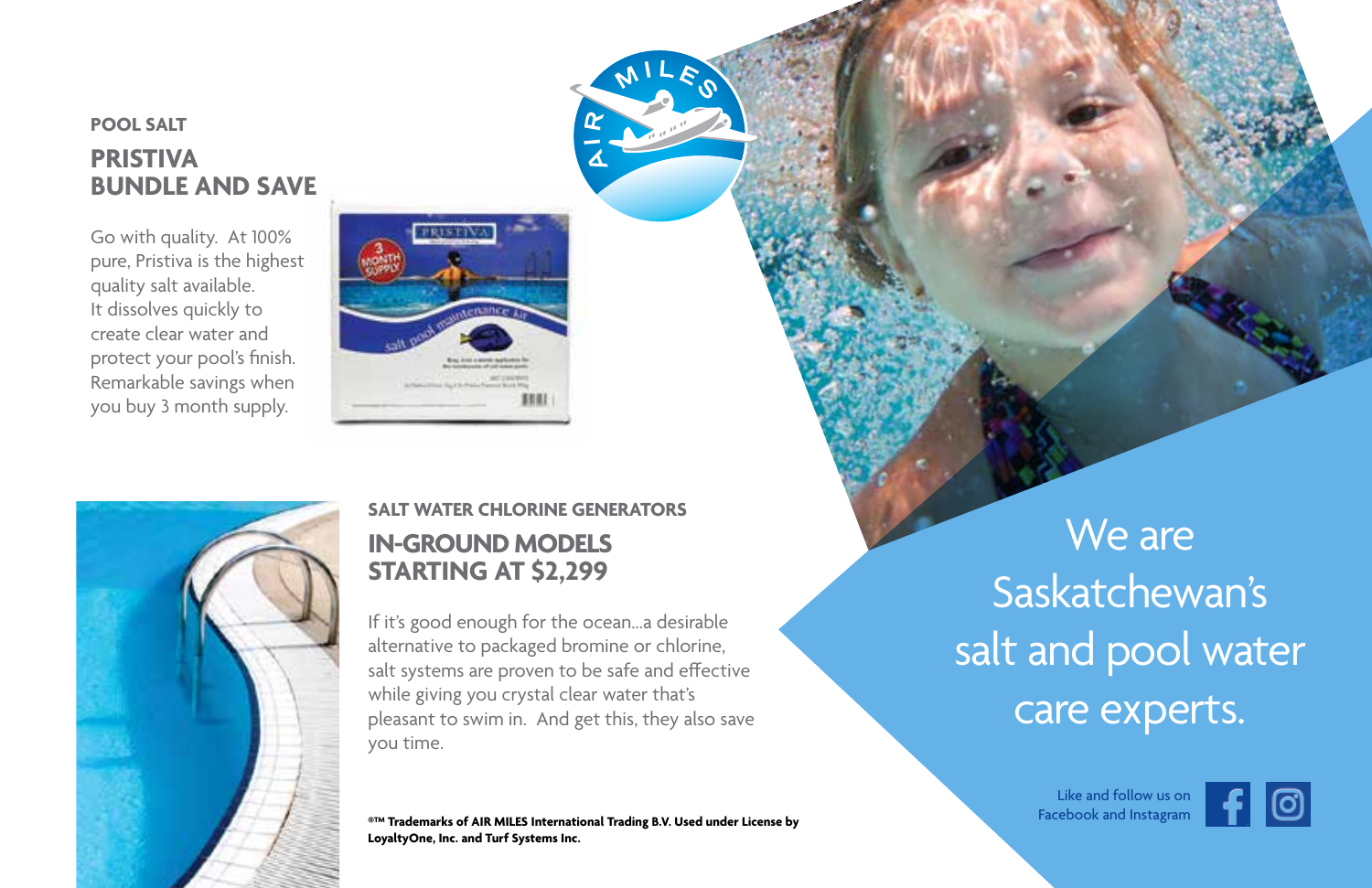

Internet warranty is as little as **60 days** on parts only.

BUYING POOL EQUIPMENT ONLINE IS APPLES TO PINEAPPLES Paradise LeisureScapes' warranty



is **3 years extended warranty**  on parts **AND** labour.

We are your local experts. Who stand behind our products and who stand behind you. For 3 years. Not 60 days.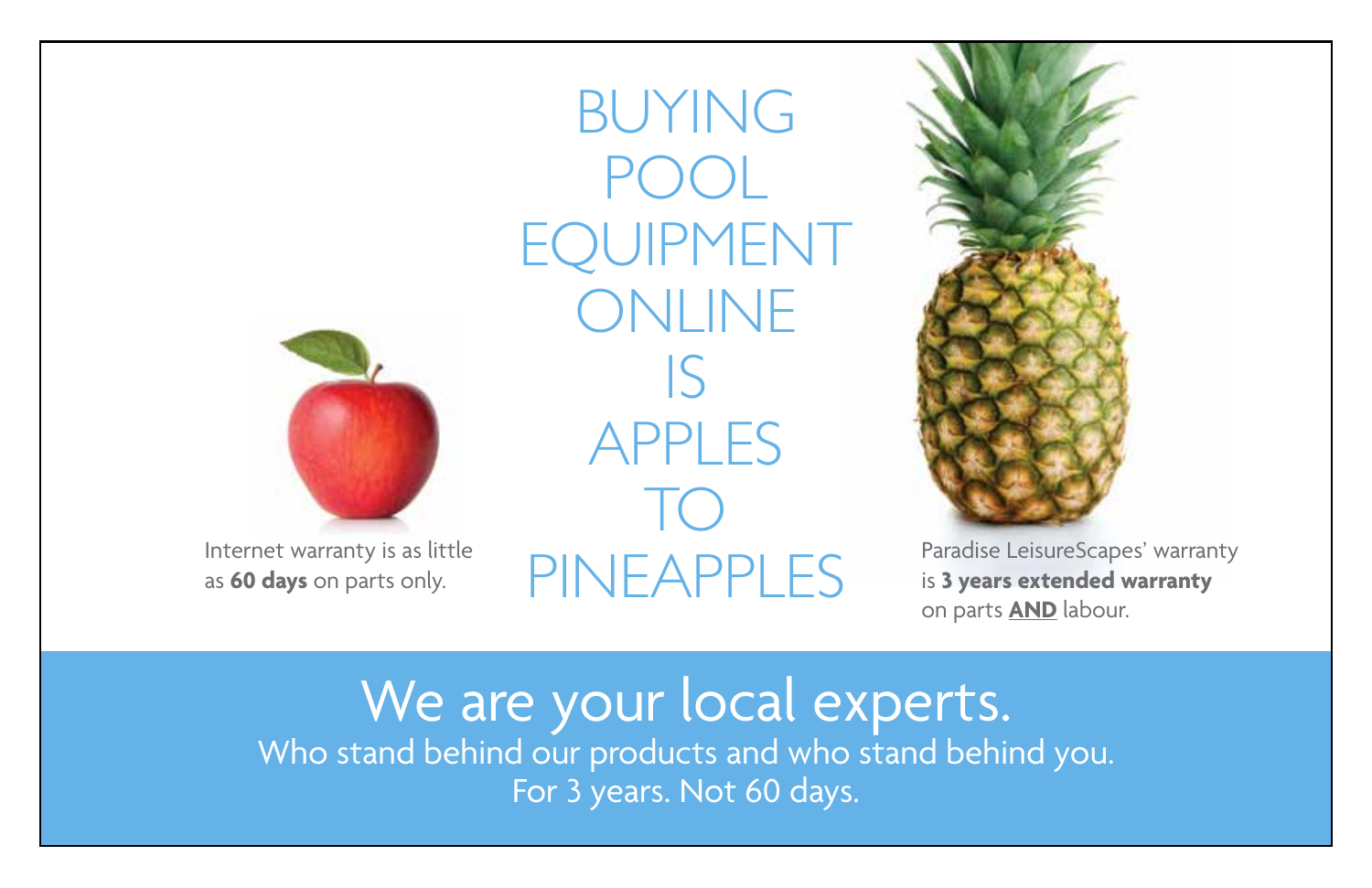#### **NO MORE BACKWASHING 10% OFF!**

Our Modular Media Filters handle 2-3 times more dirt than other filters to deliver maintenancefree performance for up to a full season. Featuring perfectly balanced flow and an integral manifold design, these filters are engineered to deliver the ultimate in labor and energy savings. Cool. 3 year warranty parts & labour.

#### **PENTAIR POOL PUMPS 10% OFF!**

Pentair pool pumps are incredibly well made. They quietly and durably do their job. Isn't it good to know this critical part of your pool is being handled by a pro? While quantities last.

#### **REPLACEMENT FILTERS EVERYDAY LOW PRICING!**

It's a pool smart idea to replace your modular media filter cartridges every 3 to 5 years. Having a clean filter results in cleaner, more enjoyable pool water and less chemical use. And now that they're 15% off, let's just say...resistance is futile.

All sale prices do not include applicable taxes. All listed sale percentages are calculated before taxes.\*



Jandy pool heaters are an energy-efficient, economical pool heating solution with efficient heat transfer to lower the amount of required energy to heat your pool. Now available with VersaFlo to help extend the life of your heater. Bam! 3-year warranty on parts & labour.





Pool products are in high demand. Avoid delays. **Buy early.**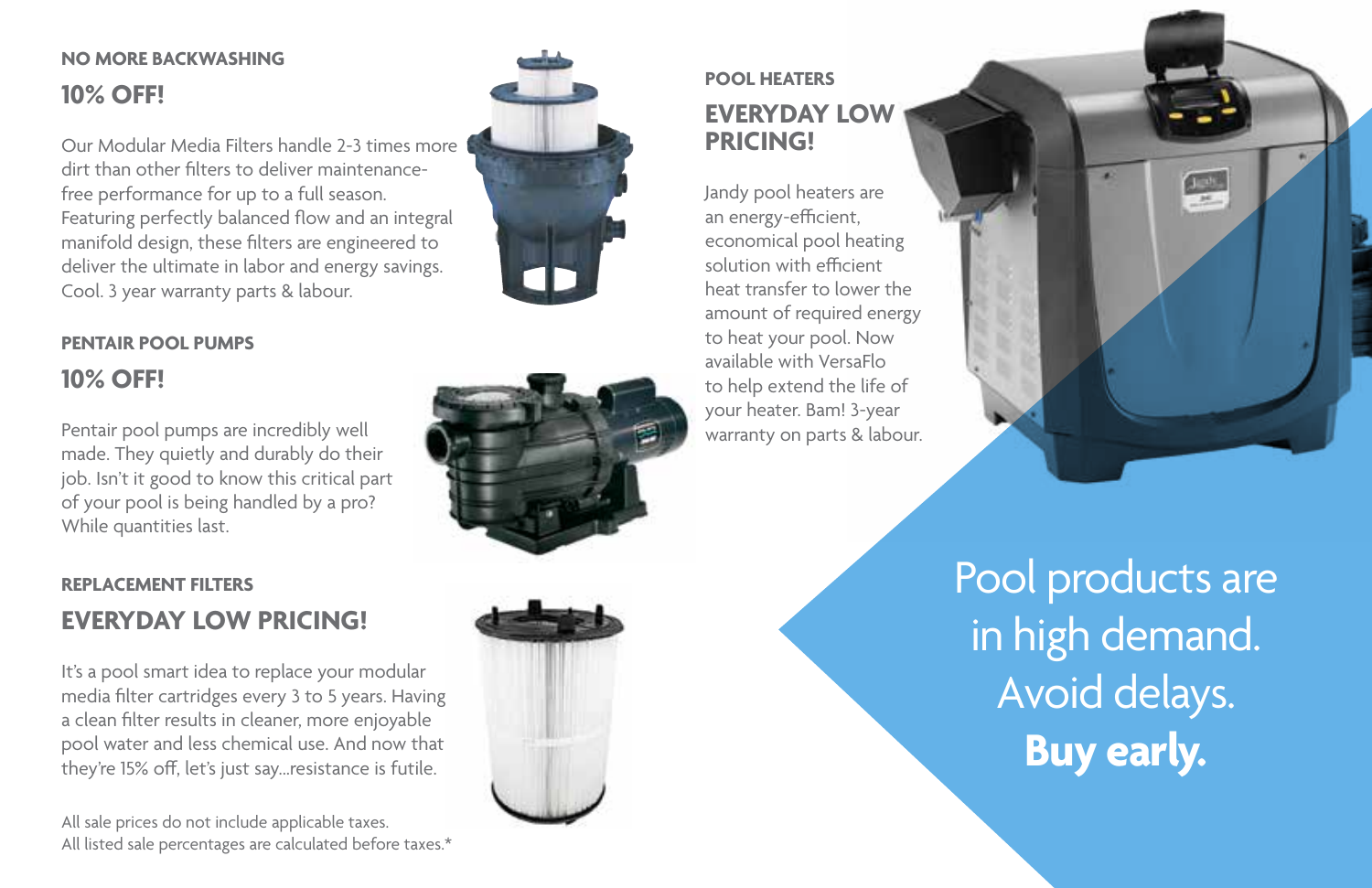

## POOL WATER CARE Crystal Clear Savings



#### **SHOP-PARADISE.CA NEVER RUN OUT AGAIN**

**1 - Set It and Get It.** Get a water care product subscription today for your exact needs and we'll make sure you're set. Because running out to get something is not fun. At. All.

#### Or

**2 - Store to Door Same-Day Shipping** when you order by 2pm in Regina (including Emerald Park, White City, and Pilot Butte) and Saskatoon.

#### **BIOGUARD POOL PAK SAVE \$35**

This convenient system only requires a few minutes a week to apply. That leaves hours and hours free for the real reason you got your pool…fun!

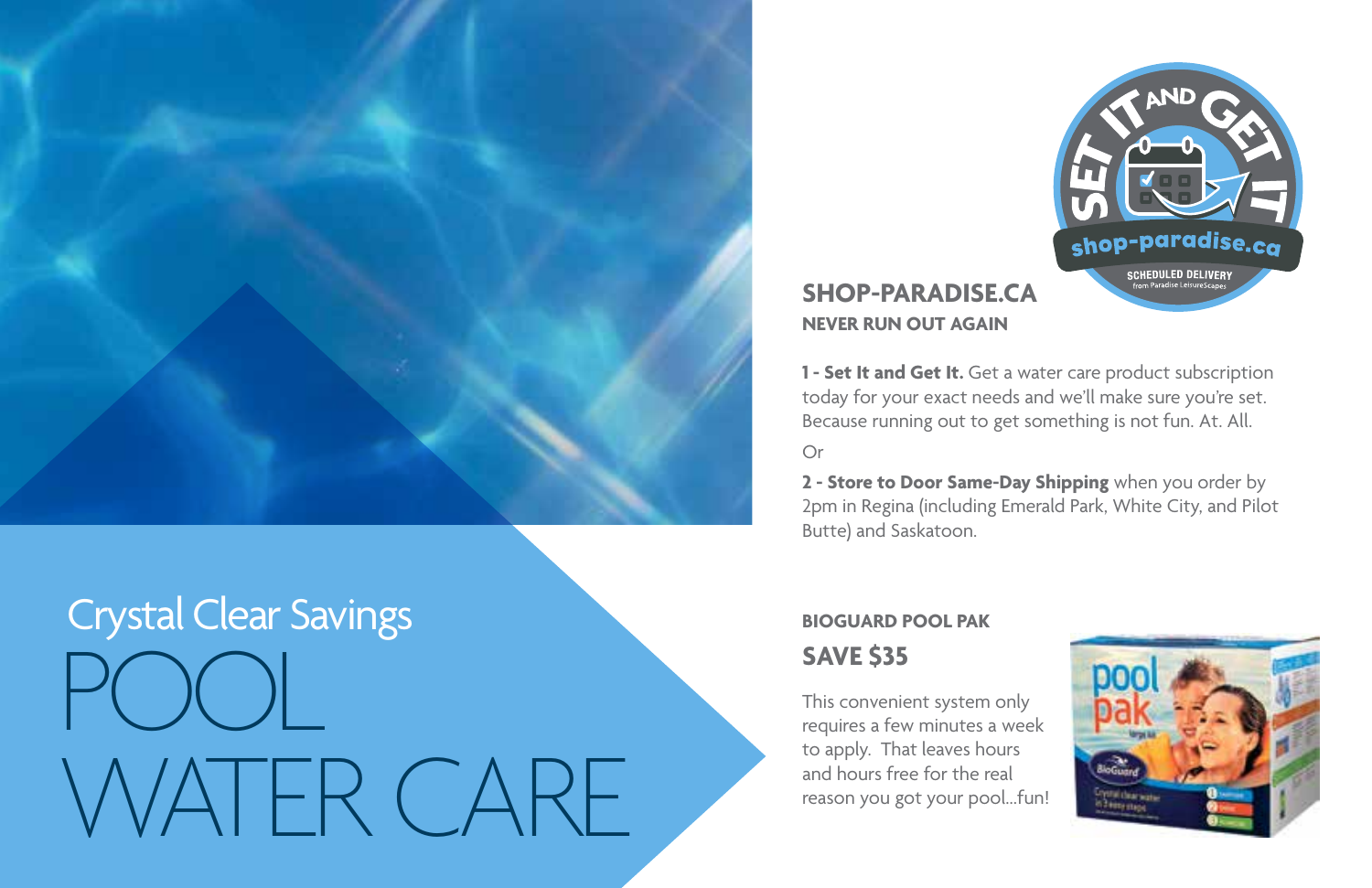#### **SEE YOUR POOL IN HD. FOR REAL.**

Pool Complete is the easiest way to remove phosphates, clean up your waterline and make your water sparkle. It is an essential part of any pool care routine.



#### **NO MORE RED EYES 9KG PAIL OF BIOGUARD OPTIMIZER, SAVE \$10**

Get the BioGuard Optimizer and just say no to red eyes and yes to a fun-filled, easy-care-for-your-pool summer. All the eyeballs in your home will thank you.



#### **BIOGUARD AND PRISTIVA OPENING KITS**

#### **EVERYDAY LOW PRICE**

We call this product a "pool opening in a box." The BioGuard Spring Opening Kit is easy, efficient and it'll get you up and running in a snap. Let's face it, you'll look like a star.

**®TM Trademarks of AIR MILES International Trading B.V. Used under License by LoyaltyOne, Inc. and Turf Systems Inc.**

Easy! Order all your water care products from **Shop-Paradise.ca**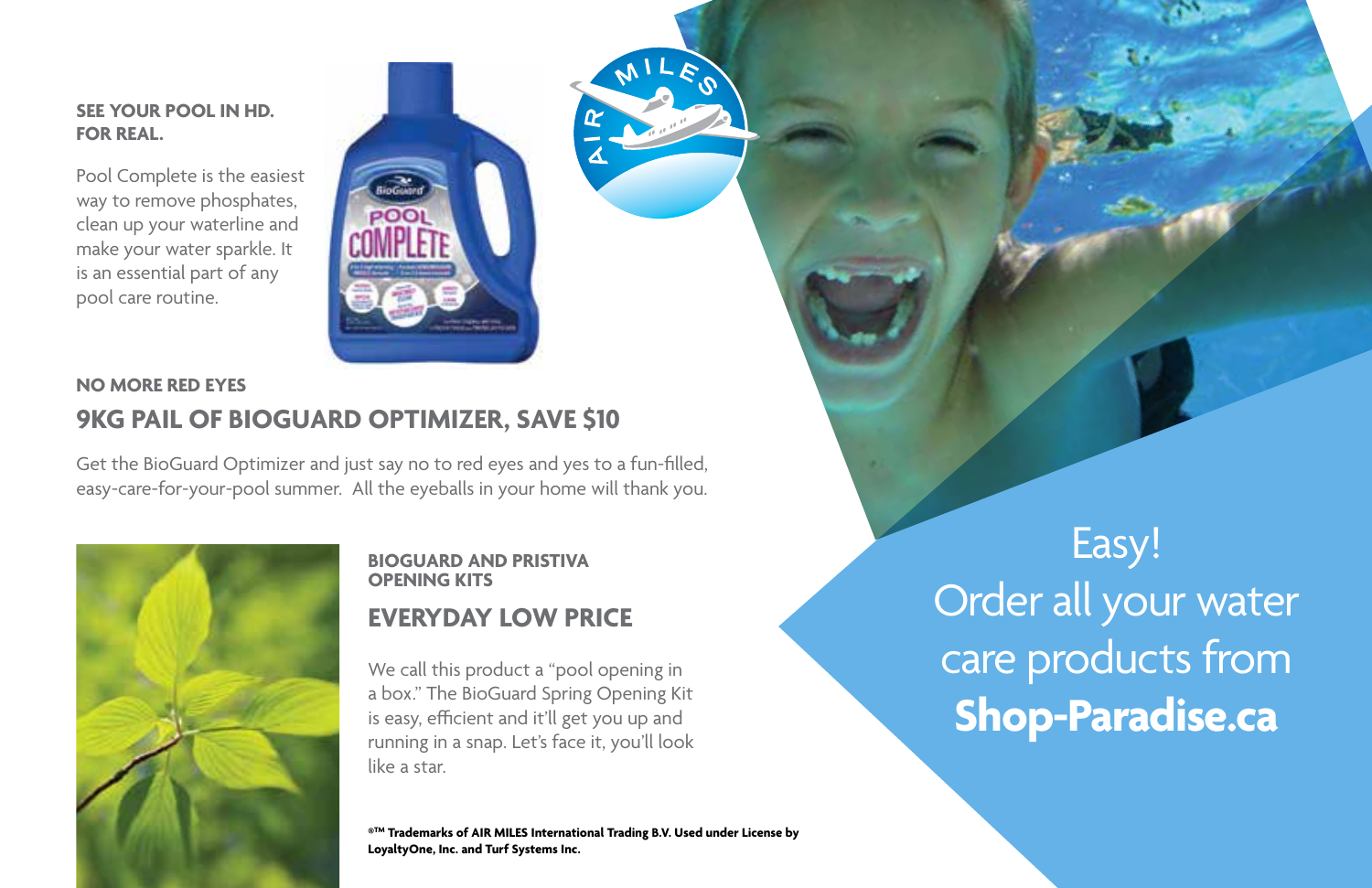



#### **213 SAUCES AND RUBS ON DISPLAY**

**Including:** Meat Church, Bearded Butcher, Blues Hog, Spiceology, Prairie Smoke and Spice, House Of Q, Cattlemans, and Heath Riles.

#### **Receive a FREE**

Prairie Smoke & Spice rub or sauce with your purchase of \$100 or more in grill accessories, sauces or rubs.\*

\*Regular-priced merchandise, pre-tax subtotal. Offer expires June 19, 2022.

BBQS & SMOKERS Get Fired Up



Napoleon stands apart with advanced grilling features, engineered performance and masterful design. Be the grilling god you were meant to be—up to 20% off all instock Napoleon accessories

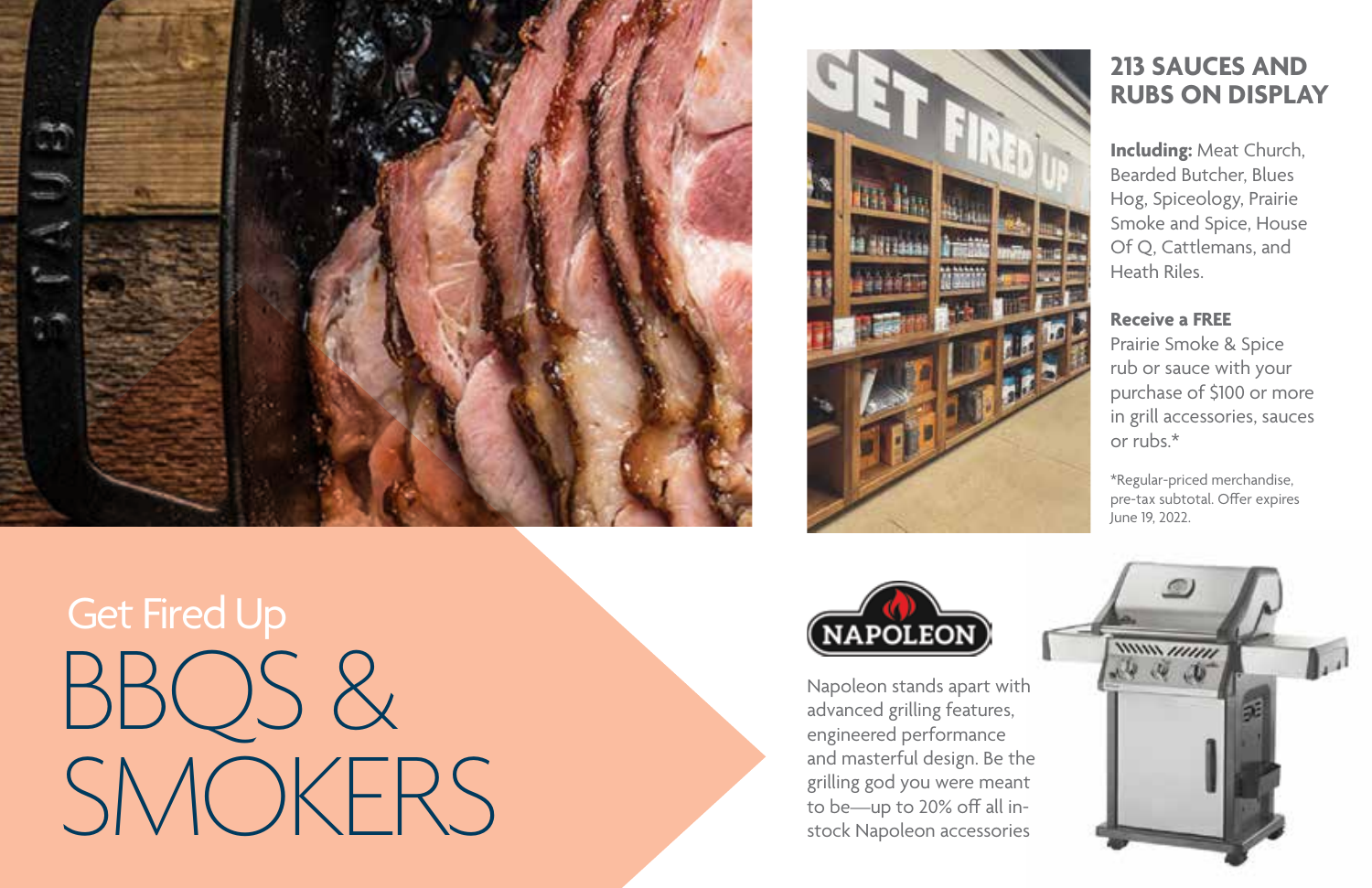

ODER SMOKER

Yoder Smokers and Pellet Grills are designed for the best BBQ competitors and your own backyard. Guaranteed for life against burnout.

Pellet grills that create the ultimate wood-burning fire, circulating pure hardwood smoke throughout the grill. And, you can monitor your meat creation on your phone.



Grill to perfect taste and flavour. The Traeger convection-style heat cooks food evenly and encircles food with delicious and flavourful smoke.

**Come see the NEW Timberline and Timberline XL in store.**





Click into grill greatness. Order rubs and grill essentials at **Shop-Paradise.ca**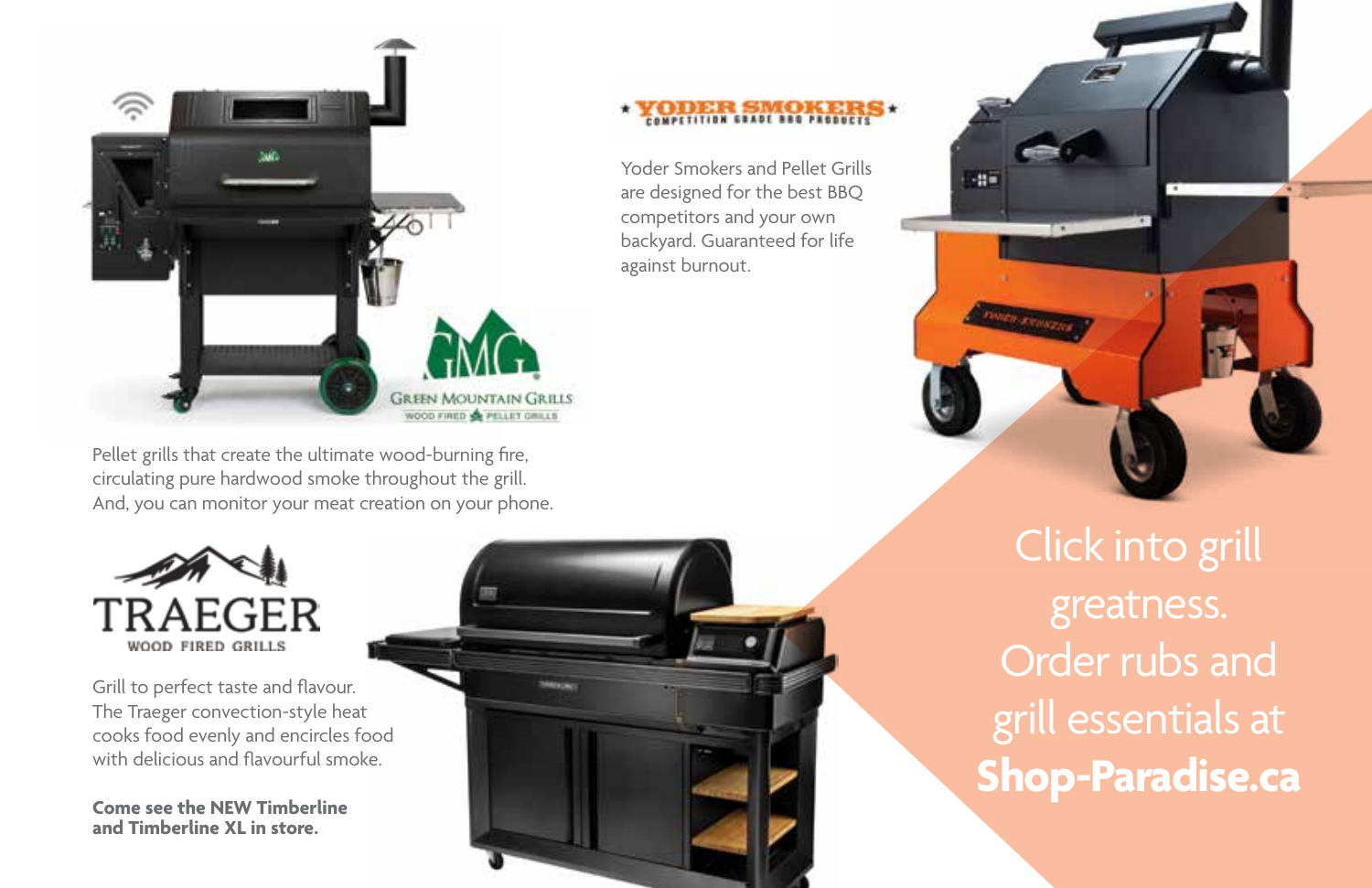

PATIO FURNITURE Save on Style **SAVE STYLE.** JUST GOT MORE STYLIN'



#### **VIVERE**

Just what the summer ordered. Sink into style with Vivere's cozy line of hammocks, hanging chairs and loungers, in stock just in time for the sublime summertime.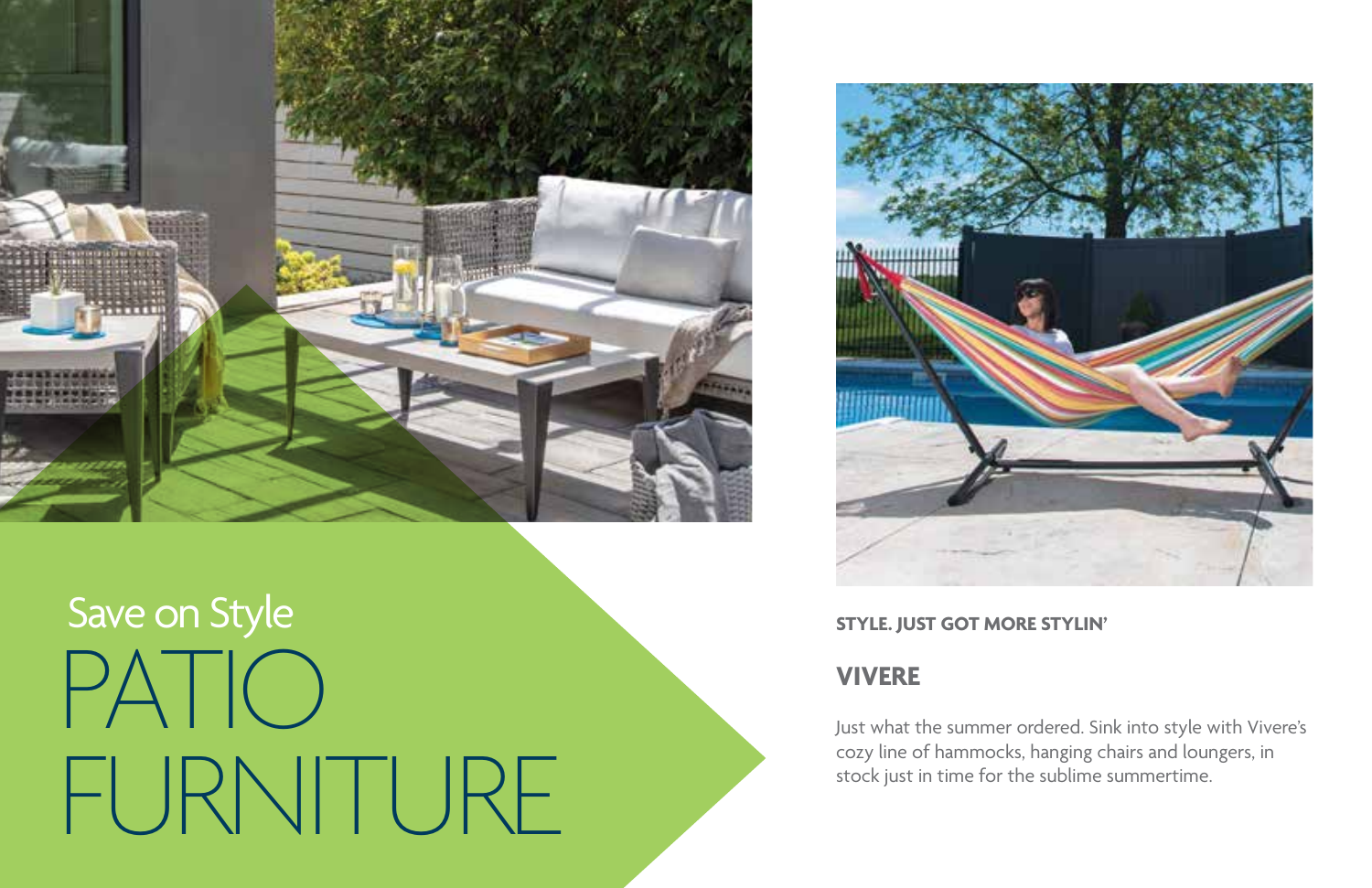#### **EVERYDAY LOW PRICING**

Everyday low pricing on all in-stock cantilever umbrellas. We bring in the leading high quality umbrellas. They are heavy powder coated and use a high-grade UV resistant fabric for long summer life.



#### **SPECIAL PRICING ON ALL IN STOCK FURNITURE**

Gorgeous modern furniture that's perfect for cozying up to a good book, or entertaining friends and lounging long into the night. Unique styles and exceptional quality means you can sit back and relax in luxury for years.

#### **IN-STOCK BLOWOUT\***

Cozy up into some unbelievable deals for in-stock patio furniture sets from the likes of Ebel, Plank & Hide, RCC, Mindo, and more.

\*While quantities last.





Patio furniture 10 other people on the block won't have.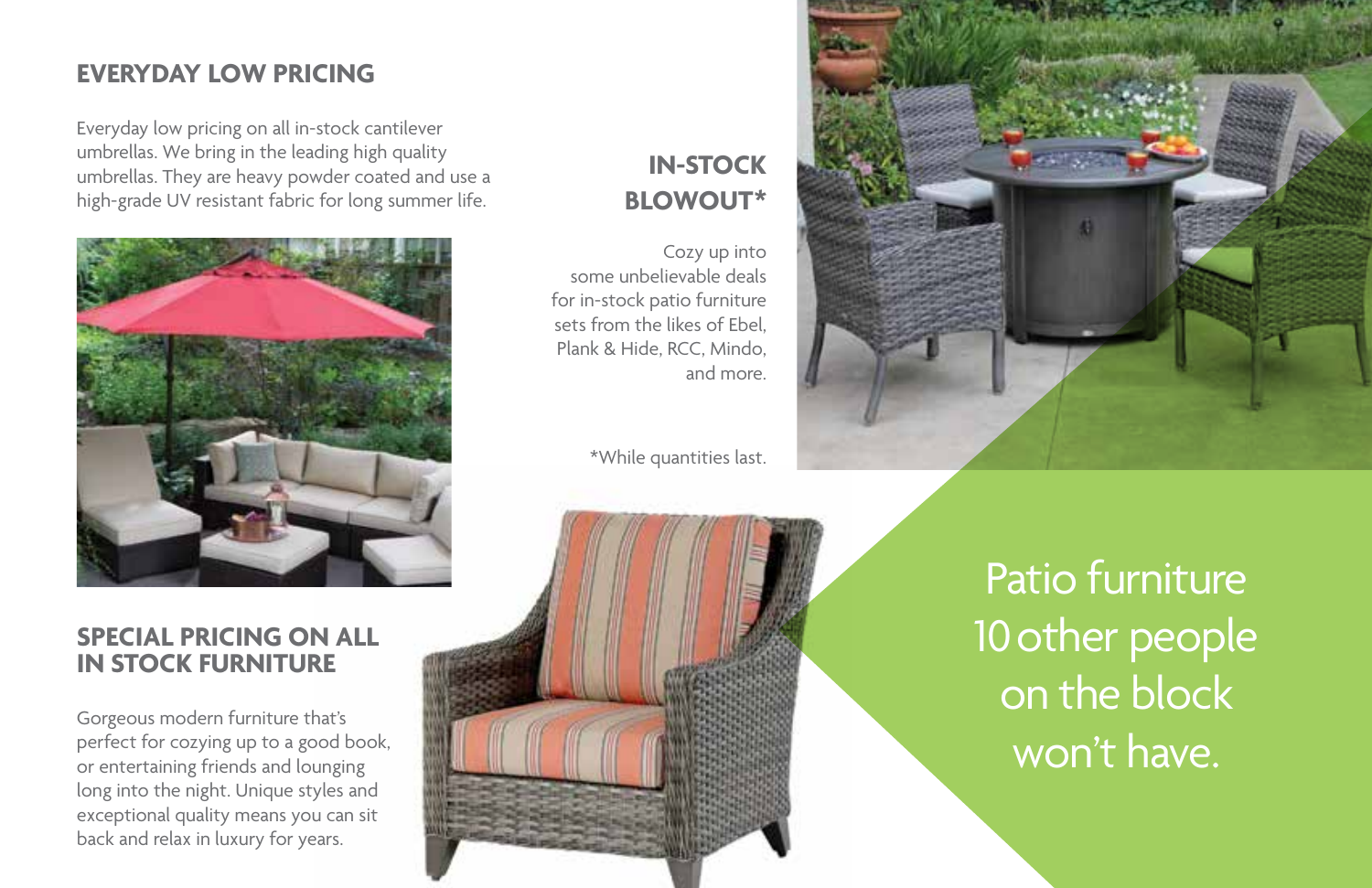

### EVERYTHING HOT TUB The Spa Experts

### bullfrog

Yes, we have the hottest new spa around. The Bullfrog "A" series is a "Smart Spa" with exclusive jet pack technology with 90% less plumbing lines (Read: less breakdowns and leaks.) Highest energy efficiency in its class.

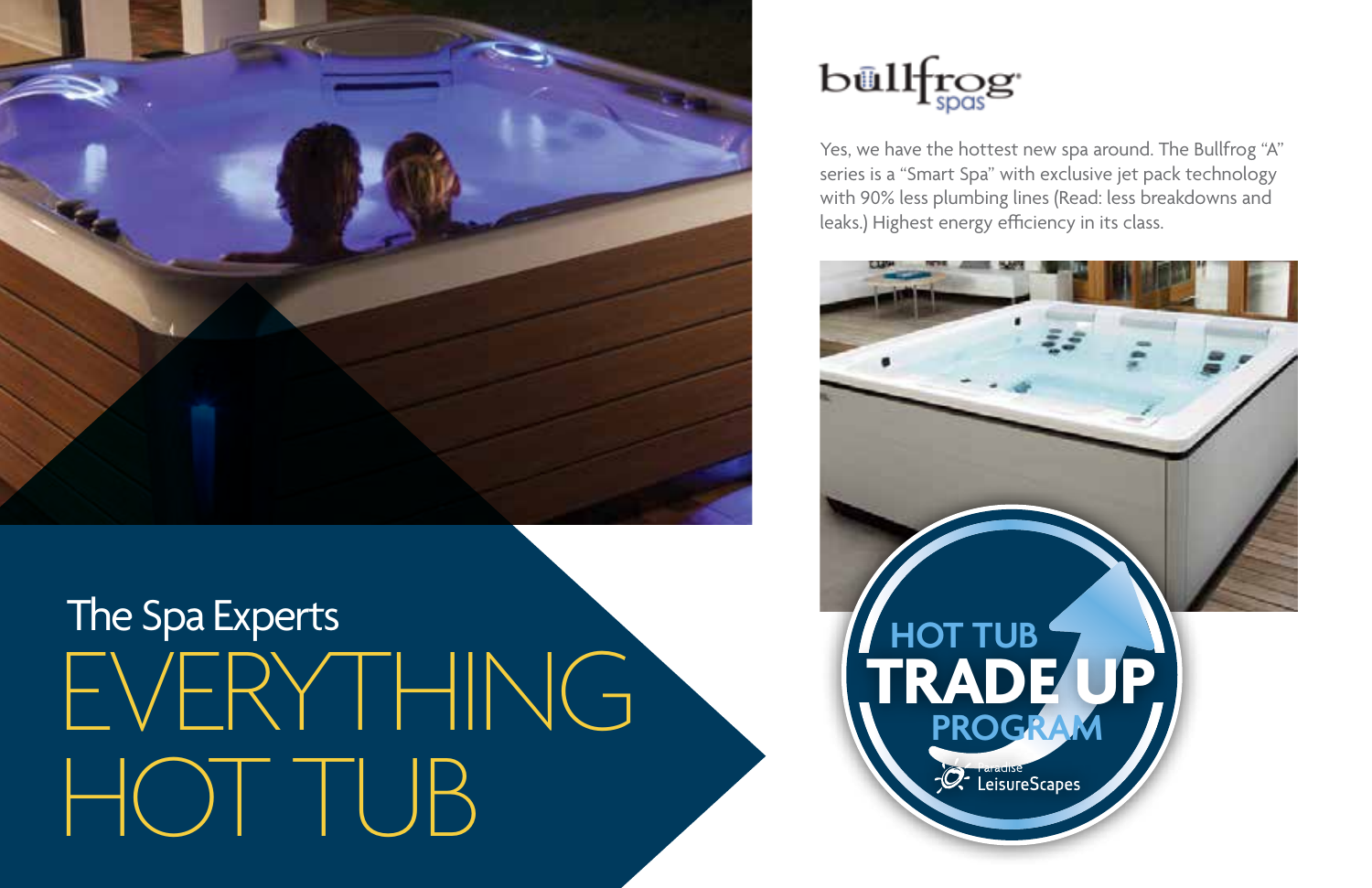



Hotspring is the world's largest & leading spa manufacturer. Designed by BMW, Hotspring's new stunning cabinets and shell designs are the most advanced on the market. Plus the Moto-Massage jets and no-bypass filtration provides an unparalleled hot tub experience.





We carry Coast Spas. A Canadian company. They build in full winter insulation because they know our winters. Check out their 24" therapeutic waterfall.



Saskatchewan's largest hot tub inventory. Over 200 hot tubs in stock from 10 brands.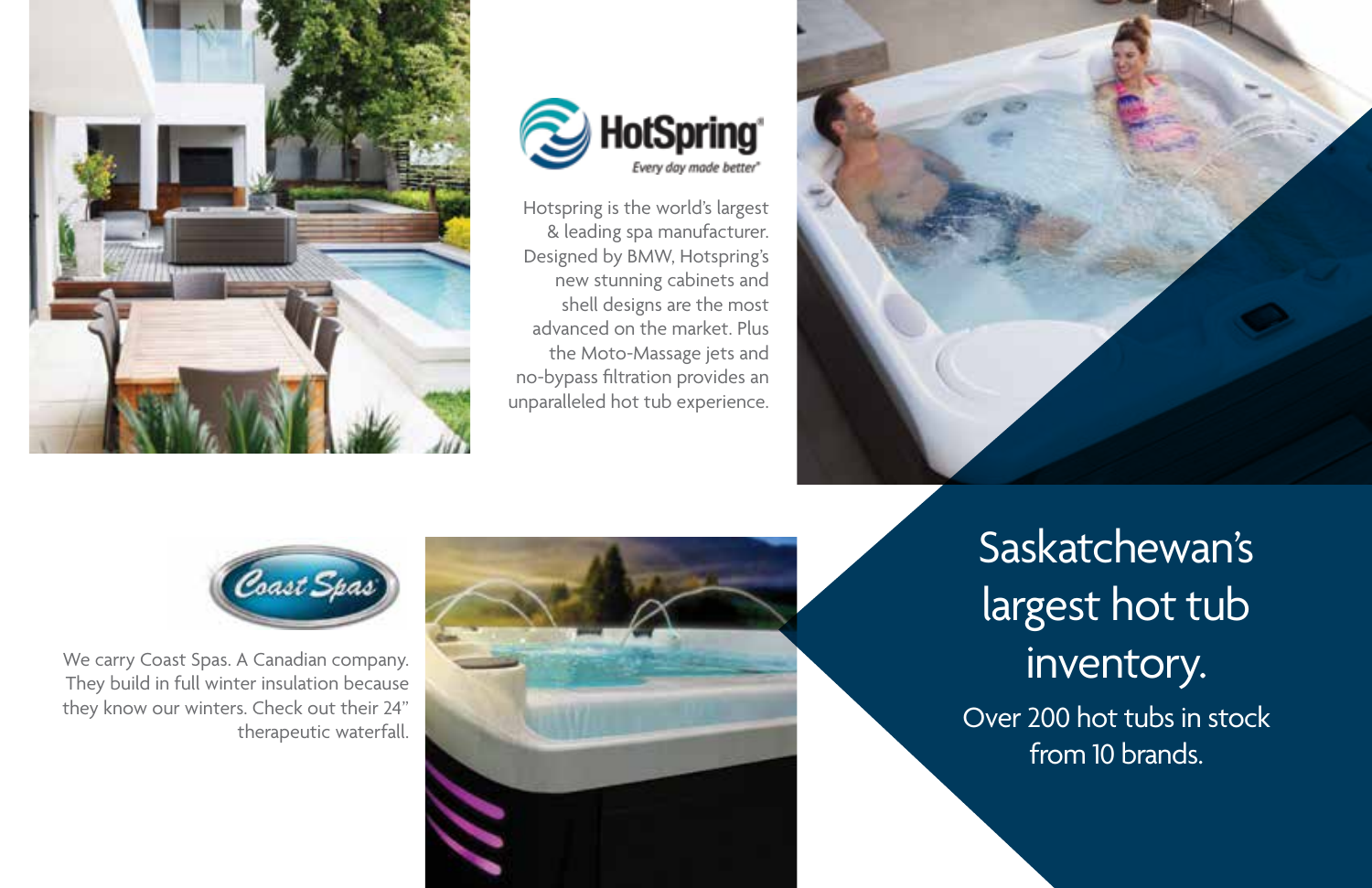

### FLOATING FUN Docks, Floaties & Towables

#### **TRUSTY TOWABLES**

Summer is fleeting so quality shouldn't be. The Solstice single and double rider towables are the optimum fun and reliable summer choice. Constructed of heavy-duty vinyl for durability and quick connect adapter for your tow rope. They are summer's strong go-to towable.



#### **INCREDIBLE INFLATABLES**

The best thing about inflatables is the floating fun. The worst thing is when they spring a leak just looking at them. We carry Solstice inflatables for their durable vinyl construction. Because we know fun should last long into the summer. Ideal for marine and pool use.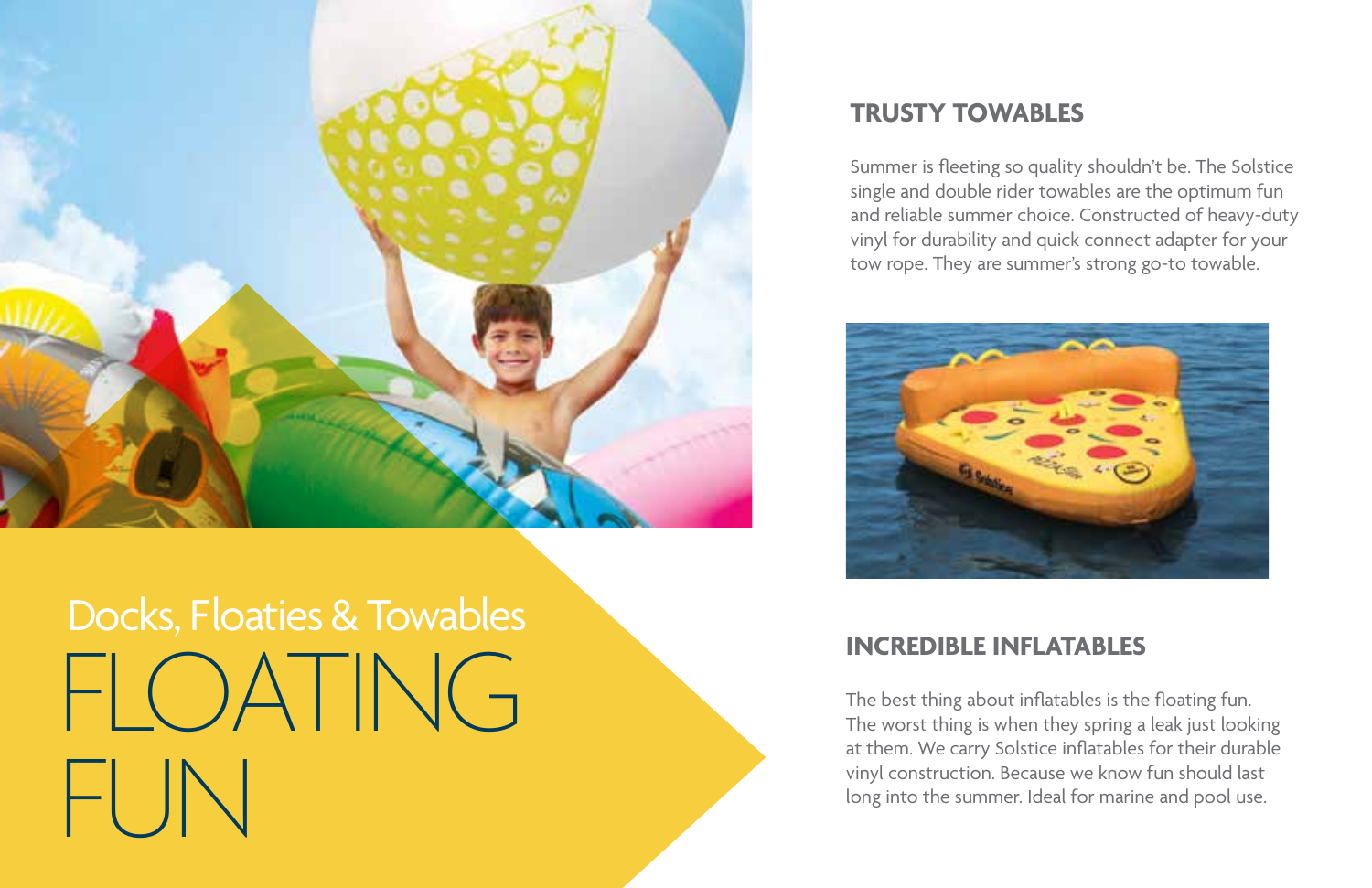



#### **EASY & DURABLE DOCKS**

Solstice docks comfortably support standing adults, with their super-rigid drop stitch construction, stainless steel D-ring tie downs, and reinforced grab handles. Docks are fun. Durability means fun keeps happening.



### This is summer. Built well.